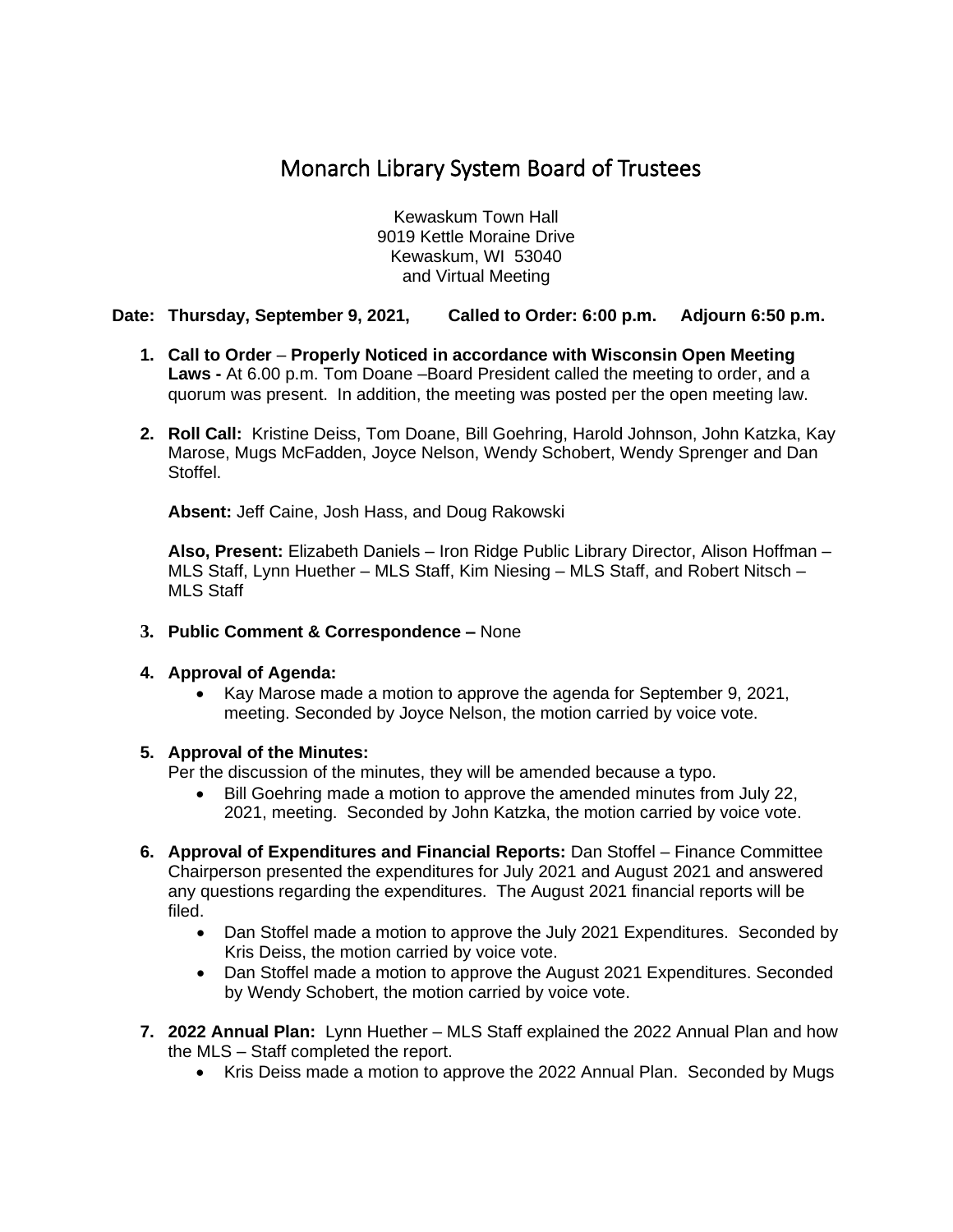McFadden, motion carried by voice vote.

### **8. Monarch Library System:**

Robert Nitsch – MLS-Staff gave the board members a brief overview of the Connect & Share training.

Lynn Huether – MLS – Staff explained that the system had three library directors retired in 2021 and asked the board members to sign a card for each of the directors.

### 9. **Committee Reports:**

**A. Executive Committee:** Tom Doane – Executive Committee Chairperson presented the Executive Committee report. The new system director will be Ms. Riti Grover and that her starting date will be October 3, 2021. Per the discussion after the announcement of the new director, a few board members asked why the hiring process took so long after the offer was made and what action will we doing to prevent what happen with the last director. Tom Doane explained the reason for the delay after the offer was made and that the Operations Committee will be working on procedures for on-boarding, the new director.

**B. Finance Committee:** Dan Stoffel – Finance Committee Chairperson presented the report. Dan Stoffel informed the board members that they will be having a meeting in October of 2021, to work with the Resource Advisory Workgroup to see what type of resources/program that the additional State Aid could be used to help the libraries. Per the discussion on the mileage reimbursement to the library directors for attend the All-Directors Council meeting person, will be discuss more at the next Finance Committee meeting and will bring to the November 2021 meeting for a vote.

**C. Operations Committee**: John Katzka – Operations Committee Chairperson presented the report. John Katzka informed the board that the Operations Committee will be meeting on Tuesday, September 14, 2021, to go over the on-boarding procedures and to discuss what days the system office will be closed during the holidays. John Katzka asked if the board was ready approve the MLS Policy on Policies that was presented at the July 2021 meeting.

• Dan Stoffel made a motion to approve the MLS Policy on Policies. Seconded by Kris Deiss, motion carried by voice vote.

**D. Bookmobile Committee:** Bill Goehring – Bookmobile Committee Chairperson presented the report. Bill Goehring informed the board members that the Bookmobile is back in service after have the wrap replaced, and it look great. Also, the Bookmobile has hired a library assistant/driver replacing the person that quit in July of 2021. A board member asked when the next Bookmobile Committee meeting will be. Lynn Huether – MLS -Staff will work with Lisa Haartman – MLS – Staff on scheduling the next meeting.

**10 Next Meeting:** The next meeting is scheduled for Thursday, November 14, 2021, starting at 6:00pm. Until further notice the meetings will be Virtual and In-Person and the location for In-Person will be Kewaskum Town Hall.